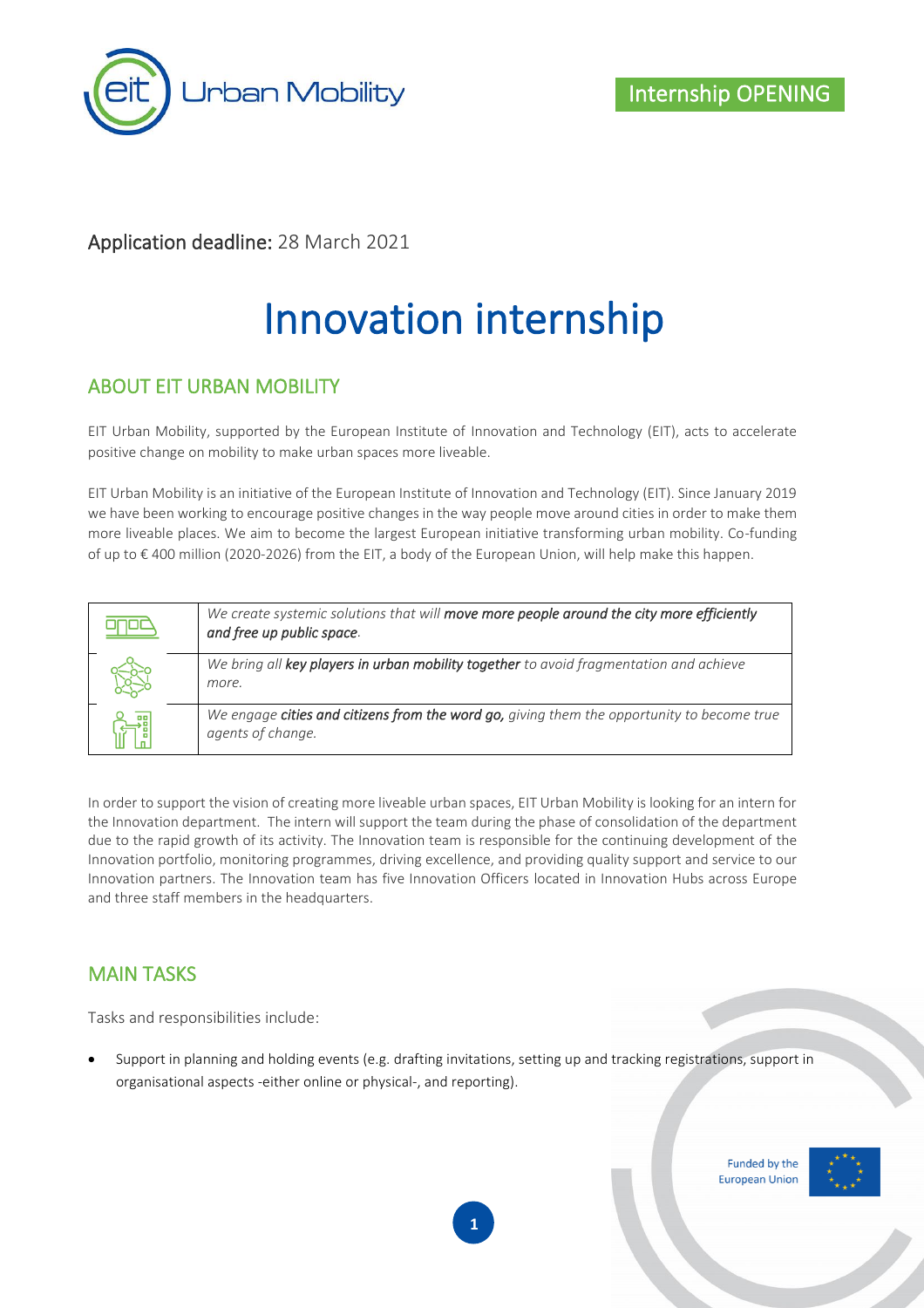

- Support in tracking of funding opportunities for different thematic topics: creating and maintaining databases and supporting on populating them as required in collaboration with Innovation team.
- Support in developing communicatons strategy including e.g. liaison between Innovation Team, IT and Comms, and developing and tracking implementation of communication strategy (web pages, social media, supporting the development of texts).

### EDUCATION, EXPERIENCE and KEY SKILLS:

- Experience with events and communications (planning and holding events, digitally competent, meticulous planning and follow up of tasks)
- Basic knowledge of EU funding programmes and some experience in scanning and tracking of activities and processes. Creation of slide decks, presentations and minuting of meetings.
- High working level of English written and spoken.

### CONTRACT TYPE

- 9 months Full-time internship agreement or "contrato de prácticas".
- Gross monthly salary: 1 450 EUR

#### LOCATION

• Barcelona

#### APPLICATION PROCESS

EIT Urban Mobility is an equal opportunity employer and values diversity. To build a strong digital Europe that works for everyone it is vital that we have diverse range of skills, knowledge, and experience in the sector. Therefore, we welcome applications from anyone who meets the above criteria and encourage applications from women, ethnic minorities, and other underrepresented groups.

- To apply for this internship, please send a full application form consisting of a letter of motivation highlighting how your skills or experience matches the internship requirements and a current curriculum vitae to [internship@eiturbanmobility.eu](mailto:internship@eiturbanmobility.eu)
- Save the files as "Partner Helpdesk Service Internship First Name Last Name" *in PDF format.*

Funded by the **European Union**